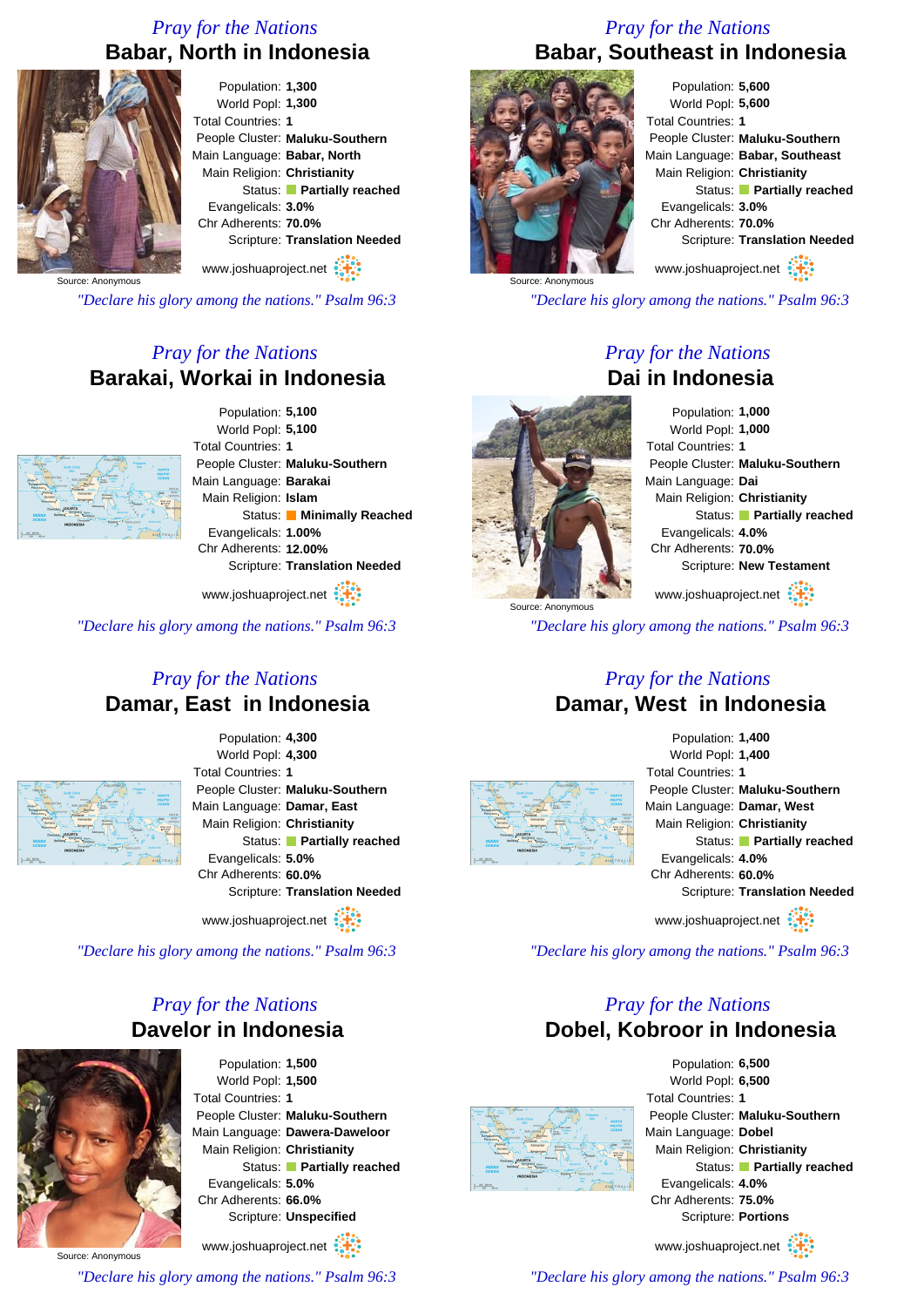## *Pray for the Nations* **Fordat in Indonesia**

Population: **69,000** World Popl: **69,000** Total Countries: **1** People Cluster: **Maluku-Southern** Main Language: **Fordata** Main Religion: **Islam** Status: **Minimally Reached** Evangelicals: **1.00%** Chr Adherents: **15.00%** Scripture: **New Testament**

www.joshuaproject.net

*"Declare his glory among the nations." Psalm 96:3*

# *Pray for the Nations* **Imroing in Indonesia**



Population: **700** World Popl: **700** Total Countries: **1** People Cluster: **Maluku-Southern** Main Language: **Imroing** Main Religion: **Christianity** Status: **Partially reached** Evangelicals: **5.0%** Chr Adherents: **60.0%** Scripture: **Unspecified**

www.joshuaproject.net

Source: Anonymous

*"Declare his glory among the nations." Psalm 96:3*

#### *Pray for the Nations* **Karey in Indonesia**



Population: **700** World Popl: **700** Total Countries: **1** People Cluster: **Maluku-Southern** Main Language: **Karey** Main Religion: **Christianity** Status: **Partially reached** Evangelicals: **3.0%** Chr Adherents: **55.0%** Scripture: **Translation Needed**

www.joshuaproject.net

*"Declare his glory among the nations." Psalm 96:3*

#### *Pray for the Nations* **Koba in Indonesia**



Population: **1,000** World Popl: **1,000** Total Countries: **1** People Cluster: **Maluku-Southern** Main Language: **Koba** Main Religion: **Islam** Status: **Partially reached** Evangelicals: **5.0%** Chr Adherents: **30.0%** Scripture: **Translation Needed**

www.joshuaproject.net

*"Declare his glory among the nations." Psalm 96:3*

### *Pray for the Nations* **Hahutan, Iliun in Indonesia**

Population: **2,200** World Popl: **2,200** Total Countries: **1** People Cluster: **Maluku-Southern** Main Language: **Iliuun** Main Religion: **Ethnic Religions** Status: **Minimally Reached** Evangelicals: **2.00%** Chr Adherents: **15.00%** Scripture: **Translation Needed** www.joshuaproject.net

*"Declare his glory among the nations." Psalm 96:3*

#### *Pray for the Nations* **Kamarian in Indonesia**



Population: **6,500** World Popl: **6,500** Total Countries: **1** People Cluster: **Maluku-Southern** Main Language: **Indonesian** Main Religion: **Ethnic Religions** Status: **Partially reached** Evangelicals: **4.0%** Chr Adherents: **15.0%** Scripture: **Complete Bible**

www.joshuaproject.net

*"Declare his glory among the nations." Psalm 96:3*

#### *Pray for the Nations* **Kei, Tanimbarese in Indonesia**



#### Population: **119,000** World Popl: **119,000** Total Countries: **1** People Cluster: **Maluku-Southern** Main Language: **Kei** Main Religion: **Christianity** Status: **Partially reached** Evangelicals: **10.0%** Chr Adherents: **55.0%** Scripture: **Translation Started** www.joshuaproject.net

Source: Franc Le Blanc

*"Declare his glory among the nations." Psalm 96:3*

## *Pray for the Nations* **Kola in Indonesia**



Population: **8,500** World Popl: **8,500** Total Countries: **1** People Cluster: **Maluku-Southern** Main Language: **Kola** Main Religion: **Islam** Status: **Minimally Reached** Evangelicals: **1.00%** Chr Adherents: **15.00%** Scripture: **Portions**

www.joshuaproject.net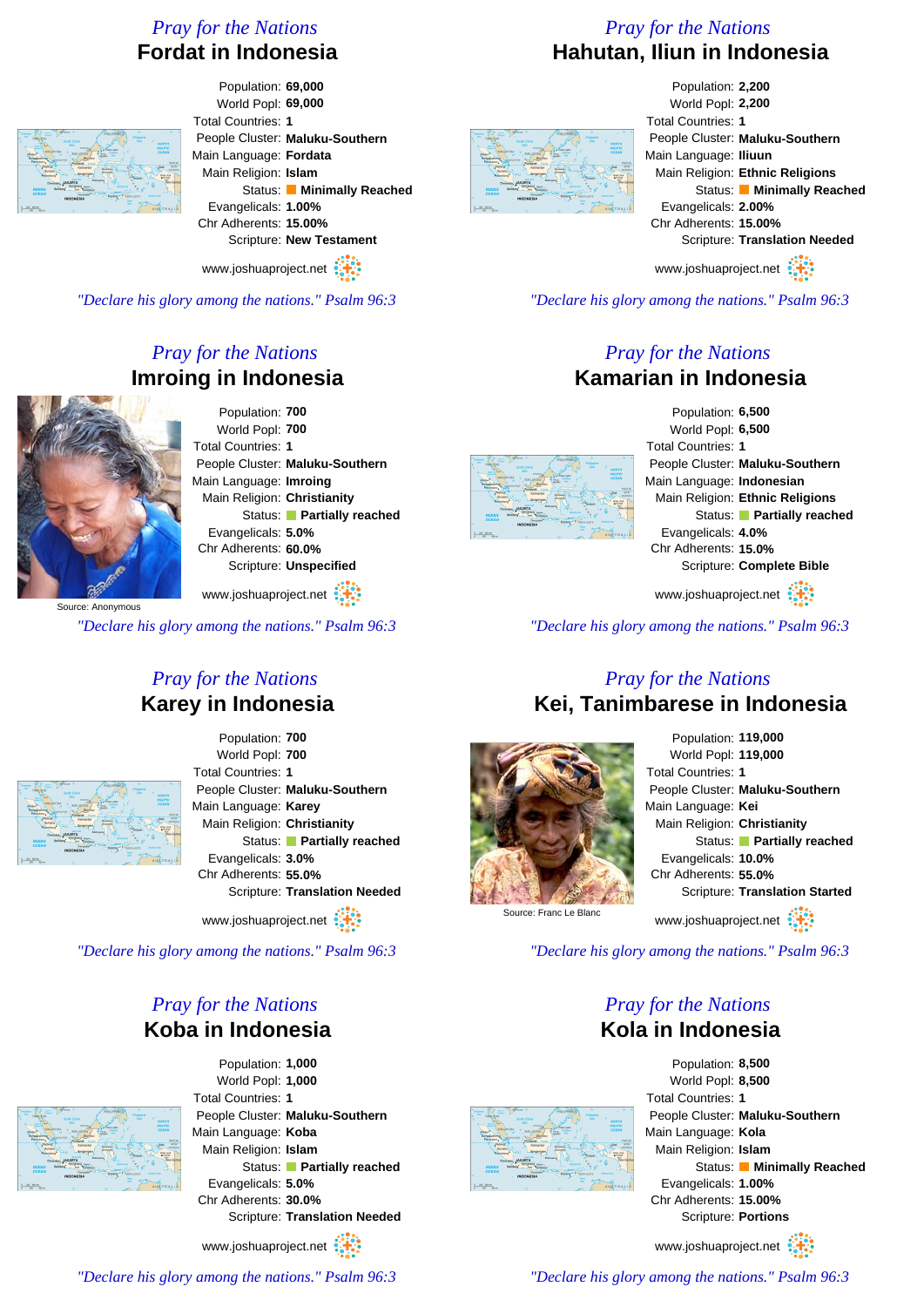# *Pray for the Nations* **Komfana in Indonesia**



Population: **500** World Popl: **500** Total Countries: **1** People Cluster: **Maluku-Southern** Main Language: **Kompane** Main Religion: **Islam** Status: **Partially reached** Evangelicals: **5.0%** Chr Adherents: **8.0%** Scripture: **Translation Needed**

www.joshuaproject.net

*"Declare his glory among the nations." Psalm 96:3*

## *Pray for the Nations* **Lola, Warabal in Indonesia**



Population: **1,000** World Popl: **1,000** Total Countries: **1** People Cluster: **Maluku-Southern** Main Language: **Lola** Main Religion: **Islam** Status: **Unreached** Evangelicals: **2.00%** Chr Adherents: **3.00%** Scripture: **Translation Needed**

www.joshuaproject.net

*"Declare his glory among the nations." Psalm 96:3*

#### *Pray for the Nations* **Luang, Letri Lgona in Indonesia**



Population: **26,000** World Popl: **26,000** Total Countries: **1** People Cluster: **Maluku-Southern** Main Language: **Luang** Main Religion: **Christianity** Status: **Partially reached** Evangelicals: **5.0%** Chr Adherents: **95.0%** Scripture: **New Testament**

www.joshuaproject.net

*"Declare his glory among the nations." Psalm 96:3*

## *Pray for the Nations* **Magiyi in Papua New Guinea**



Population: **600** World Popl: **600** Total Countries: **1** People Cluster: **Maluku-Southern** Main Language: **Magiyi** Main Religion: **Christianity** Status: **Significantly reached** Evangelicals: **15.0%** Chr Adherents: **65.0%** Scripture: **Translation Needed**

www.joshuaproject.net

*"Declare his glory among the nations." Psalm 96:3*

## *Pray for the Nations* **Leti in Indonesia**



Population: **11,000** World Popl: **11,000** Total Countries: **1** People Cluster: **Maluku-Southern** Main Language: **Leti** Main Religion: **Christianity** Status: **Significantly reached** Evangelicals: **15.0%** Chr Adherents: **70.0%** Scripture: **Unspecified** www.joshuaproject.net

*"Declare his glory among the nations." Psalm 96:3*

#### *Pray for the Nations* **Lorang in Indonesia**



Population: **300** World Popl: **300** Total Countries: **1** People Cluster: **Maluku-Southern** Main Language: **Lorang** Main Religion: **Christianity** Status: **Partially reached** Evangelicals: **5.0%** Chr Adherents: **75.0%** Scripture: **Translation Needed**

www.joshuaproject.net

*"Declare his glory among the nations." Psalm 96:3*

### *Pray for the Nations* **Magi in Papua New Guinea**



*"Declare his glory among the nations." Psalm 96:3*

## *Pray for the Nations* **Mairiri in Indonesia**



Population: **300** World Popl: **300** Total Countries: **1** People Cluster: **Maluku-Southern** Main Language: **Mariri** Main Religion: **Islam** Status: **Unreached** Evangelicals: **1.00%** Chr Adherents: **4.00%** Scripture: **Translation Needed** www.joshuaproject.net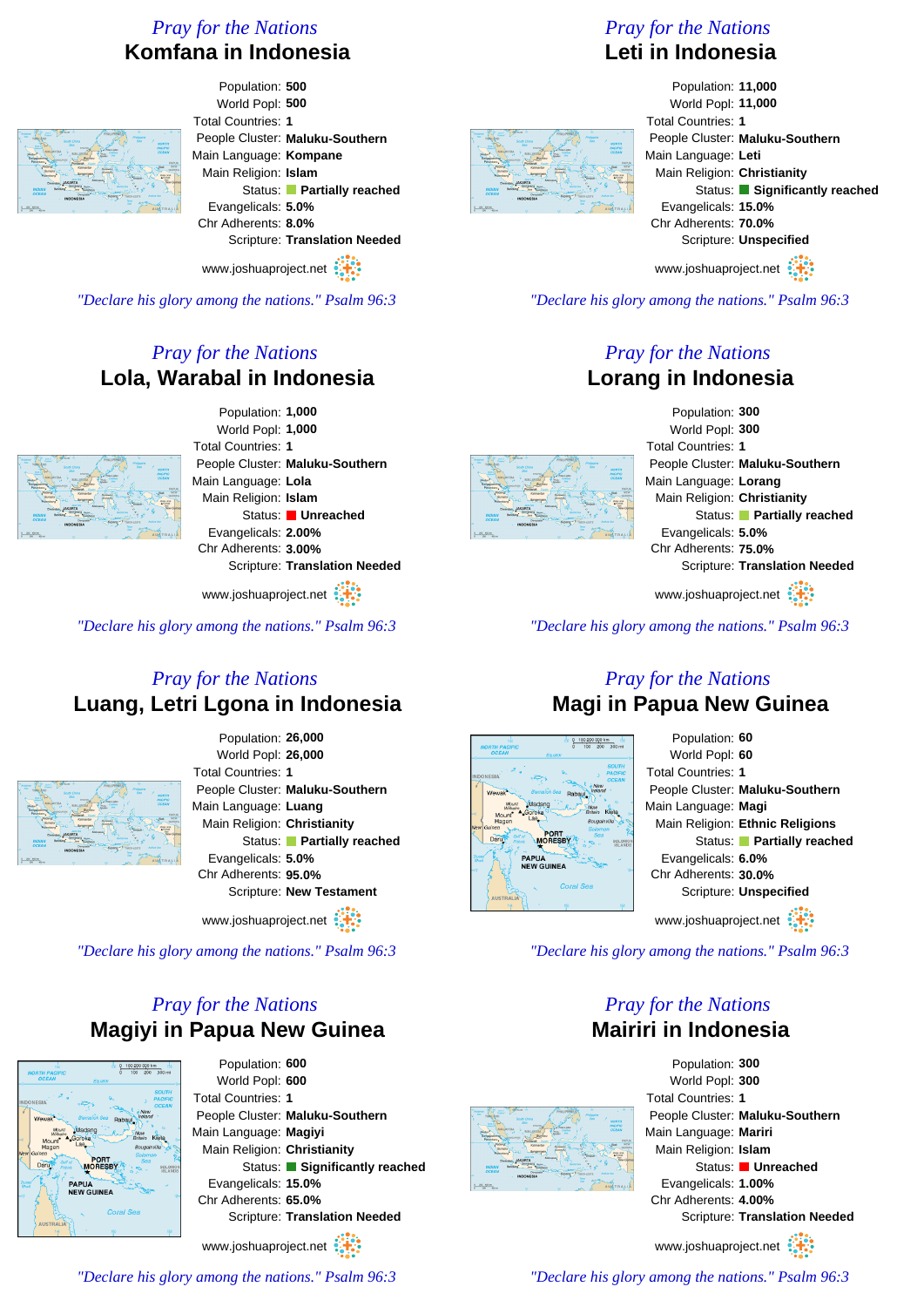## *Pray for the Nations* **Masela, Central in Indonesia**



Population: **1,000** World Popl: **1,000** Total Countries: **1** People Cluster: **Maluku-Southern** Main Language: **Masela, Central** Main Religion: **Christianity** Status: **Partially reached** Evangelicals: **8.0%** Chr Adherents: **95.0%** Scripture: **Unspecified**

www.joshuaproject.net

Source: Anonymous

*"Declare his glory among the nations." Psalm 96:3*

# *Pray for the Nations* **Masela, West in Indonesia**



Population: **1,100** World Popl: **1,100** Total Countries: **1** People Cluster: **Maluku-Southern** Main Language: **Masela, West** Main Religion: **Christianity** Status: **Superficially reached** Evangelicals: **2.0%** Chr Adherents: **80.0%** Scripture: **Unspecified** www.joshuaproject.net

Source: Anonymous

*"Declare his glory among the nations." Psalm 96:3*

#### *Pray for the Nations* **Perai in Indonesia**



Population: **400** World Popl: **400** Total Countries: **1** People Cluster: **Maluku-Southern** Main Language: **Perai** Main Religion: **Ethnic Religions** Status: **Partially reached** Evangelicals: **3.0%** Chr Adherents: **20.0%** Scripture: **Translation Needed**

www.joshuaproject.net

*"Declare his glory among the nations." Psalm 96:3*

## *Pray for the Nations* **Selaru in Indonesia**



Population: **11,000** World Popl: **11,000** Total Countries: **1** People Cluster: **Maluku-Southern** Main Language: **Selaru** Main Religion: **Christianity** Status: **Partially reached** Evangelicals: **5.0%** Chr Adherents: **90.0%** Scripture: **Portions**

www.joshuaproject.net

*Pray for the Nations* **Masela, East in Indonesia**



Population: **1,000** World Popl: **1,000** Total Countries: **1** People Cluster: **Maluku-Southern** Main Language: **Masela, East** Main Religion: **Christianity** Status: **Partially reached** Evangelicals: **8.0%** Chr Adherents: **85.0%** Scripture: **Unspecified** www.joshuaproject.net

Source: Anonymous

*"Declare his glory among the nations." Psalm 96:3*

#### *Pray for the Nations* **Oirata in Indonesia**



Population: **2,000** World Popl: **2,000** Total Countries: **1** People Cluster: **Maluku-Southern** Main Language: **Oirata** Main Religion: **Christianity** Status: **Partially reached** Evangelicals: **4.0%** Chr Adherents: **53.0%** Scripture: **Unspecified**

www.joshuaproject.net

*"Declare his glory among the nations." Psalm 96:3*

#### *Pray for the Nations* **Roma in Indonesia**





*"Declare his glory among the nations." Psalm 96:3*

#### *Pray for the Nations* **Seluwasan in Indonesia**



Population: **3,500** World Popl: **3,500** Total Countries: **1** People Cluster: **Maluku-Southern** Main Language: **Seluwasan** Main Religion: **Christianity** Status: **Partially reached** Evangelicals: **4.0%** Chr Adherents: **80.0%** Scripture: **Translation Started**

www.joshuaproject.net

*"Declare his glory among the nations." Psalm 96:3*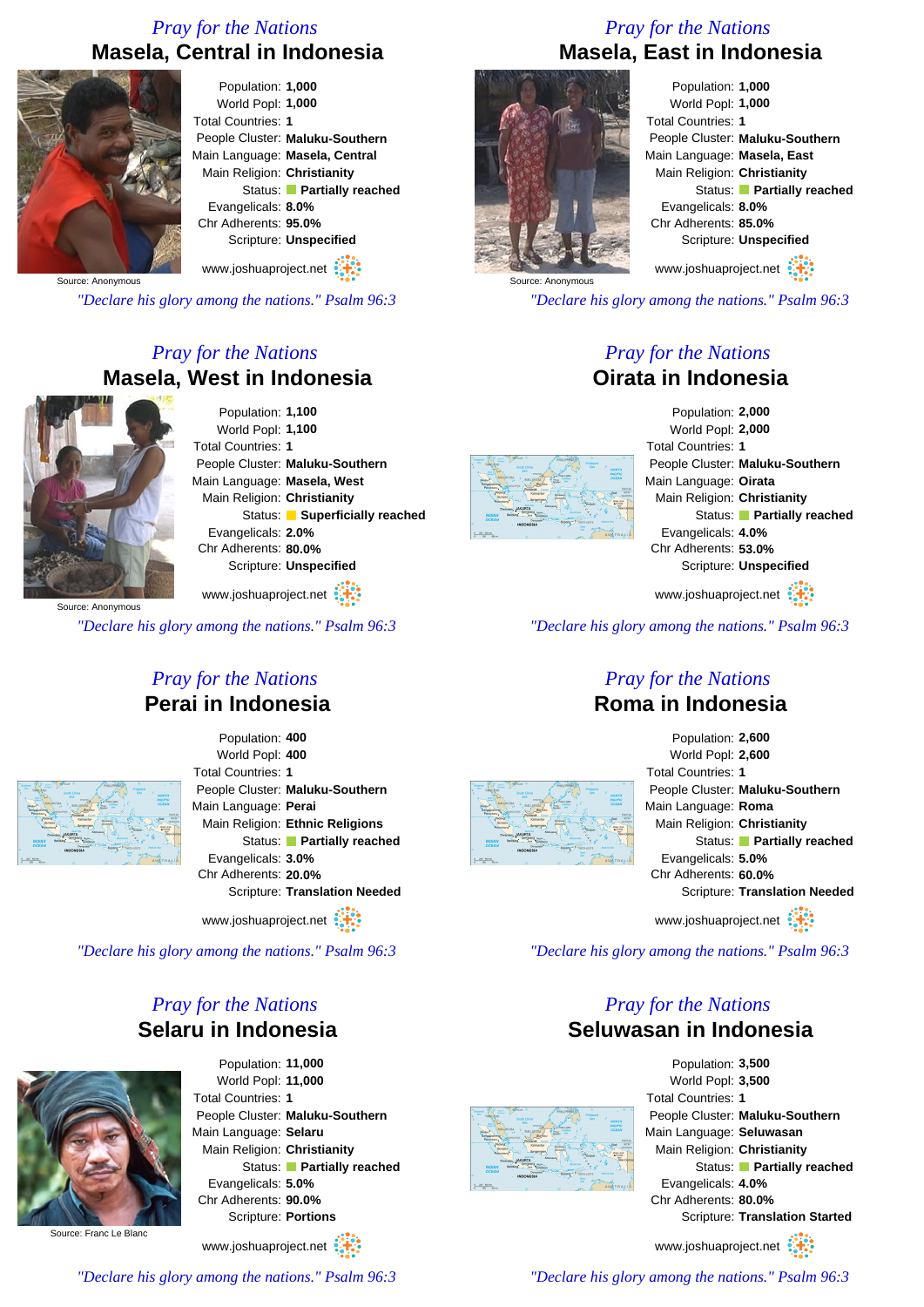## *Pray for the Nations* **Serili in Indonesia**



Population: **600** World Popl: **600** Total Countries: **1** People Cluster: **Maluku-Southern** Main Language: **Serili** Main Religion: **Christianity** Status: **Partially reached** Evangelicals: **8.0%** Chr Adherents: **90.0%** Scripture: **Unspecified** www.joshuaproject.net

Source: Anonymous

*"Declare his glory among the nations." Psalm 96:3*

## *Pray for the Nations* **Tarangan, West in Indonesia**



Population: **9,100** World Popl: **9,100** Total Countries: **1** People Cluster: **Maluku-Southern** Main Language: **Tarangan, West** Main Religion: **Christianity** Status: **Partially reached** Evangelicals: **3.0%** Chr Adherents: **65.0%** Scripture: **Portions**

www.joshuaproject.net

*"Declare his glory among the nations." Psalm 96:3*

#### *Pray for the Nations* **Teor in Indonesia**



Population: **1,800** World Popl: **1,800** Total Countries: **1** People Cluster: **Maluku-Southern** Main Language: **Teor** Main Religion: **Islam** Status: **Minimally Reached** Evangelicals: **2.00%** Chr Adherents: **10.00%** Scripture: **Translation Needed**

www.joshuaproject.net

*"Declare his glory among the nations." Psalm 96:3*

## *Pray for the Nations* **Tutunohan, Aputai in Indonesia**



Population: **200** World Popl: **200** Total Countries: **1** People Cluster: **Maluku-Southern** Main Language: **Galolen** Main Religion: **Ethnic Religions** Status: **Partially reached** Evangelicals: **7.0%** Chr Adherents: **12.0%** Scripture: **Translation Needed**

www.joshuaproject.net :

*"Declare his glory among the nations." Psalm 96:3*

### *Pray for the Nations* **Tarangan, East in Indonesia**



Population: **7,000** World Popl: **7,000** Total Countries: **1** People Cluster: **Maluku-Southern** Main Language: **Tarangan, East** Main Religion: **Christianity** Status: **Partially reached** Evangelicals: **3.0%** Chr Adherents: **60.0%** Scripture: **Translation Needed** www.joshuaproject.net

*"Declare his glory among the nations." Psalm 96:3*

#### *Pray for the Nations* **Tela-Masbuar in Indonesia**



Population: **1,400** World Popl: **1,400** Total Countries: **1** People Cluster: **Maluku-Southern** Main Language: **Tela-Masbuar** Main Religion: **Christianity** Status: **Superficially reached** Evangelicals: **0.2%** Chr Adherents: **60.0%** Scripture: **Translation Needed** www.joshuaproject.net

*"Declare his glory among the nations." Psalm 96:3*

#### *Pray for the Nations* **Tugun in Indonesia**





www.joshuaproject.net

*"Declare his glory among the nations." Psalm 96:3*

#### *Pray for the Nations* **Ujir in Indonesia**



Population: **1,200** World Popl: **1,200** Total Countries: **1** People Cluster: **Maluku-Southern** Main Language: **Ujir** Main Religion: **Islam** Status: **Minimally Reached** Evangelicals: **2.00%** Chr Adherents: **7.00%** Scripture: **Unspecified**

www.joshuaproject.net